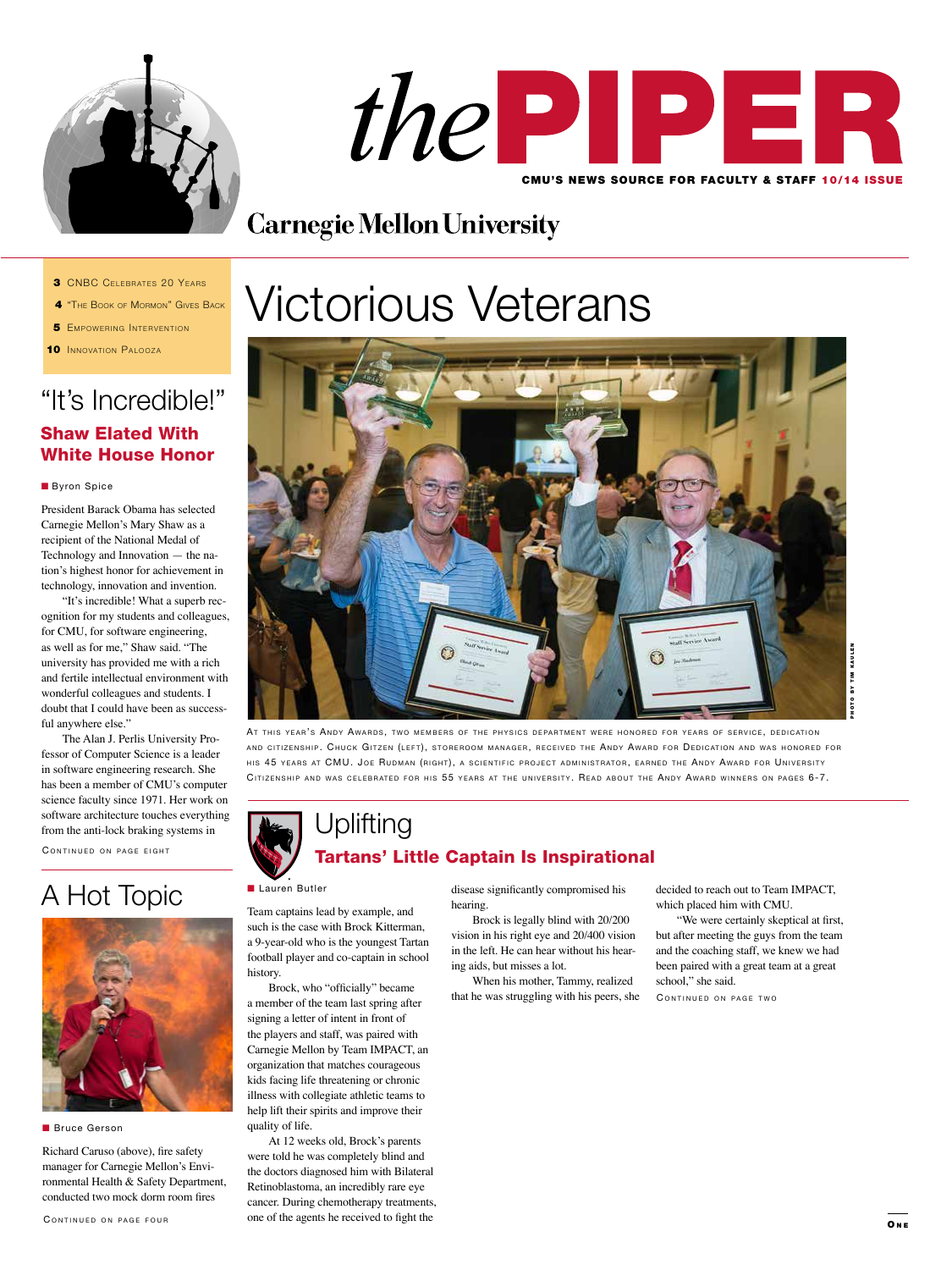### Hillman Gives \$5 Million Boost to BrainHub<sup>sm</sup> Initiative

#### **Ken Walters**

Carnegie Mellon's BrainHubSM initiative got a boost in September in the form of a \$5 million gift from Pittsburgh business leader Henry L. Hillman and major recognition from the White House.

The Hillman gift will provide endowment funds to help support presidential graduate fellowships in areas broadly connected to brain research. And it will provide seed grants through Carnegie Mellon's ProSEED program for innovative research projects that will connect faculty from disciplines across the university.

The gift also will help support the training of the next generation of brain researchers on a global scale; as part of BrainHub, Carnegie Mellon scientists will work with university partners from China, India and the United Kingdom, and the Hillman gift will be matched with other sources of BrainHub support.

Carnegie Mellon established Brain-Hub to bring together global strategic partners from government, public, private and philanthropic sectors to develop innovative computational and technological approaches for studying the links between brain and behavior. This effort will lead to new insights into topics such as cognition, learning and perception, and will shed light on brain disorders such as autism and Parkinson's disease.

The BrainHub initiative leverages the university's well-known interdis-

EDITOR MANAGING EDITOR Bruce Gerson Kelly Saavedra

PIPER

10/14 Issue



ciplinary culture, bringing together computer science, humanities, science, engineering, business, public policy and the arts to conduct research on the brain and the related fields of data science and the science of learning.

"Understanding how the brain works is among the great challenges of the 21st century, with results that promise to improve human health and well-being in dramatic ways," said Carnegie Mellon President Subra Suresh. "Carnegie Mellon can make a unique and distinctive contribution to this global effort by bringing together our strengths in neurobiology, computation, data sciences, human learning and behavioral science to create urgently

needed research frameworks, tools and technologies, and by working in close concert with the network of BrainHub universities around the world. We are deeply grateful to Henry Hillman for supporting our vision with this magnificent new gift."

The afternoon of the gift announcement, Carnegie Mellon scientists Nathan Urban, Marlene Behrmann and Michael Tarr attended an event at the White House, where CMU's work to advance brain research was recognized by the Office of Science and Technology Policy (OSTP) in its update on President Barack Obama's BRAIN (Brain Research through Advancing Innovative Neurotechnologies) Initiative.

In its report, the OSTP noted CMU's support of the federal effort through BrainHub, stating that "linking brain science to behavior via the application of machine learning, statistics and computational modeling will be a hallmark of CMU's efforts, along with commercialization of new technologies and applications."

Carnegie Mellon researchers are recognized for their expertise in areas that promise to pave new avenues for methods to measure and analyze both brain activity and behavior and then to link these domains through the application of cutting-edge computational tools. Brain-Hub will promote the dissemination and commercialization of the most promising of these advances so that they are widely used, furthering brain research, policies and practices across the globe.

Carnegie Mellon's BrainHub connects global partners including the University of Warwick, which has a concentrated expertise in the field of digital health; Sun Yat-sen University, whose medical school has broad clinical expertise in Alzheimer's and autism; Oxford University, through its International Brain Mechanics and Trauma Lab; and the Indian Institute of Science, which recently launched its own brain research center.

For more information on BrainHub, visit www.cmu.edu/brainhub.

### Uplifting: Tartans' Little Captain Is Inspirational CONTINUED FROM PAGE ONE

Brock has been immersed in the entire Carnegie Mellon football team experience. He attended and participated in picture day. He hangs out with his "teammates" on and off the field, and helps get out the pads and pants for the team. He even gets to ride in the golf cart used to transport equipment.

Outside of school and attending football practices, Brock enjoys spending time with his family, friends and pets. He also likes competing in triathlons, playing video games, listening to books, and is a rollercoaster enthusiast.

A group from the Tartan football team surprised him at one of his triathlon races when they arrived to cheer him on. After the race was over, they again surprised Brock with a trip to Kennywood.

"I have never let Brock go anywhere without me, but the guys have been so great and I knew they would have a great time and take good care of Brock," Tammy said.

At Kennywood, Brock rode the Black Widow seven times in a row.

"He had our stomachs turning," said football senior and co-captain Dustin Schneider. "Brock is an amazing kid. He went through more struggles prior to his first birthday than some people experience in a lifetime, and the fact that every



TARTAN CAPTAINS FRED BOLIO (83), TIM SWANSON (2), DUSTIN SCHNEIDER (49) AND ALEXANDER D'ANGELO (54) STAND IN SOLIDARITY AND SUPPORT OF THEIR NEWEST CO-CAP-TAIN, BROCK KITTERMAN (CENTER), WHO WAS PAIRED WITH CMU THROUGH TEAM IMPACT, AN ORGANIZATION THAT MATCHES KIDS FACING LIFE-THREATENING OR CHRONIC ILLNESS WITH ATHLETIC TEAMS TO HELP LIFT THEIR SPIRITS AND IMPROVE THEIR QUALITY OF LIFE.

time he is around the team he is smiling ear-to-ear is truly inspirational."

Players and coaches say Brock has been an incredible addition to the Carnegie Mellon football team, and they are looking forward to having him around for many years to come.

"The Carnegie Mellon football team is thrilled to add Brock to the Tartan football family," said head coach Rich

Lackner. "I hope that our team has made as big an impact on Brock as he has made on us."

"Brock is an inspiration to all those associated with the Carnegie Mellon football team," Lackner continued. "We are ALL blessed to have Brock in our lives."

For more about Team IMPACT, visit www.goteamimpact.org/.

#### **WRITERS** Emily Baskin Lauren Butler Bruce Gerson Tara Rae Moore Shilo Rea

Erin Keane Scott Kelly Saavedra Byron Spice Daniel Tkacik Ken Walters

PUBLISHER Ken Walters

**DESIGNER** Melissa Stoebe

Communications Design and Photography Group

#### PHOTOGRAPHY Ken Andreyo & Tim Kaulen

Communications Design and Photography Group To contact The Piper staff, call 412-268-2900 or email bg02@andrew.cmu.edu.

Carnegie Mellon University does not discriminate in admission,<br>employment, or administration of its programs or activities on the<br>basis of race, color, national origin, sex, handicap or disability,<br>age, sexual orientation,

Inquiries concerning the application of and compliance<br>with this iststement should be directed to the vice president for<br>examples affairs, Carnegie Mellon University, 5000 Forbes Avenue,<br>Pittsburgh, PA 15213, telephone 412 available online at www.cmu.edu/police/annualreports. Produced by the Communications Design & Photography Group, October 2014, 15-160.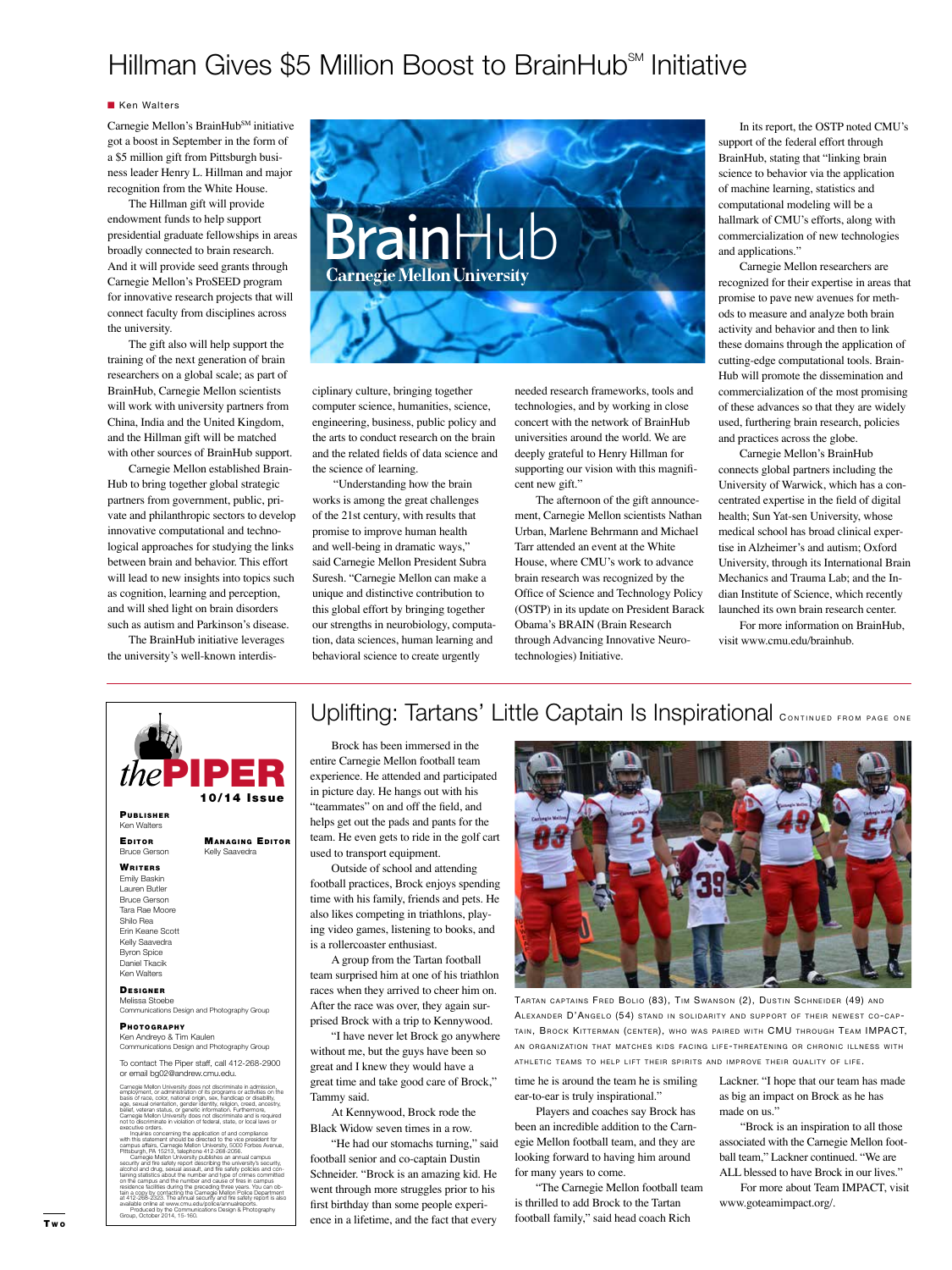### Center Focused on Brain Research Celebrates 20th Anniversary

#### ■ Shilo Rea

Some marriages just get better with time.

That would describe the ongoing collaboration between Carnegie Mellon and the University of Pittsburgh who, side by side, have been tackling the mysteries of the brain for 20 years through the Center for the Neural Basis of Cognition (CNBC).

The center got its start with a \$12 million gift from the Richard King Mellon Foundation. The CNBC combines Pitt's strengths in bioengineering, math, psychology and neuroscience with Carnegie Mellon's strengths in psychology, computer science, biological sciences and statistics to investigate the neural mechanisms that give rise to human cognitive abilities.

The White House recently recognized neuroscience research programs at CMU and Pitt for their support of the federal BRAIN Initiative.

 "To have two universities across the street from each other and to have them decide to collaborate rather than compete is very special," said Peter L. Strick, Pitt co-director of the CNBC, distinguished professor and chair of the Department of Neurobiology at Pitt.

The center also trains the next generation of neuroscientists through an interdisciplinary graduate and postdoctoral training program and fosters close collaborations between faculty.

"The CNBC has an open architecture that allows interactions between scientists and colleagues — regardless of their home institution. Students can seamlessly move between Pitt and CMU labs and draw on the expertise of faculty at both institutions. This cross-discipline and cross-university atmosphere has allowed the CNBC — and therefore CMU and Pitt — to recruit and keep scientists and researchers and attract the brightest students," Strick said.

Marlene Behrmann, the CMU codirector of the CNBC and the George A. and Helen Dunham Cowan Professor of Cognitive Neuroscience, said that it is a really exciting time to be a neuroscientist — especially in Pittsburgh.

"We have the perfect confluence of all of the building blocks — technology developments, incredible equipment and computational and theoretical advances — along with a strong ethic of working collaboratively," Behrmann said.

"I believe we really are poised to continue making significant scientific progress," she added, "and that progress will begin to bear fruit for understanding the relationship between the brain and behavior, and using this knowledge to improve the diagnosis and treatment of people with various brain-based impairments. CMU and Pittsburgh are so well situated to push forward in these areas."

#### Major Milestones

CNBC researchers have made an impact across the spectrum of neuroscience, from understanding how neurons behave to the discovery of the consequences of brain injury, diseases and disorders.

Highlights include:

- CMU neuroscientist Alison Barth invented a mouse model that allows researchers to visualize, identify and study individual neurons as they are activated in a living animal. These mice were the first fluorescent reporters of neural activity to be developed and remain widely used by neuroscientists today. Barth's model has been licensed for use by every major pharmaceutical company in the U.S. and by scientists worldwide to study a variety of topics including sleep, addiction, learning, memory and spinal cord injuries.
- CNBC researchers at Pitt Andy Schwartz, Mike Boninger and Elizabeth Tyler-Kubera, with support from Rob Kass and Valerie Ventura at CMU — made a major breakthrough in the field of brain-computer interfaces when they enabled a quadriplegic woman to

control a robotic arm and hand, and achieve her goal of feeding herself a chocolate bar after 11 years of nearly total paralysis.

• CMU's Byron Yu and Pitt's Aaron Batista and Patrick Sadtler found for the first time that there are limitations on how adaptable the brain is during learning and that these restrictions are a key determinant for whether a new skill will be easy or difficult to learn. Understanding the ways in which the brain's activity can be "flexed" during learning could eventually be used to develop better treatments for stroke and other brain injuries.

The success of the CNBC has led to dramatic growth since its inception. Programs have been added in neural computation, multimodal neural training, brain and behavior, and neurobiology of disease. Its number of graduate students has increased from 11 in 1994 to 139 in 2014, and many alumni from this program have gone on to prestigious positions.

### "NEURONS AND OTHER MEMORIES" **ART ON THE BRAIN**

Carnegie Mellon's Miller Gallery is featuring "Neurons and Other Memories … Work In and Around the Brain" now through Sunday, Oct. 26.

Curated by Adjunct Associate Professor Patricia Maurides in collaboration with the Center for the Neural Basis of Cognition (CNBC), the exhibition features investigations, translations and reflections of neural mechanisms by artists and neuroscientists.

The exhibit coincides with the CNBC's 20th anniversary celebration.



" NET GENERATION MEMORY PALACE" BY AARON REGAL, ARCHIVAL INKJET **PRINT** 



"SYNAPTOGENESIS" BY GREG DUNN, ENAMEL ON COMPOSITION GOLD LEAF



" ONE, NO ONE AND ONE HUNDRED THOUSAND NO. 24" BY JOANA RICOU, MIXED MEDIA ON WOOD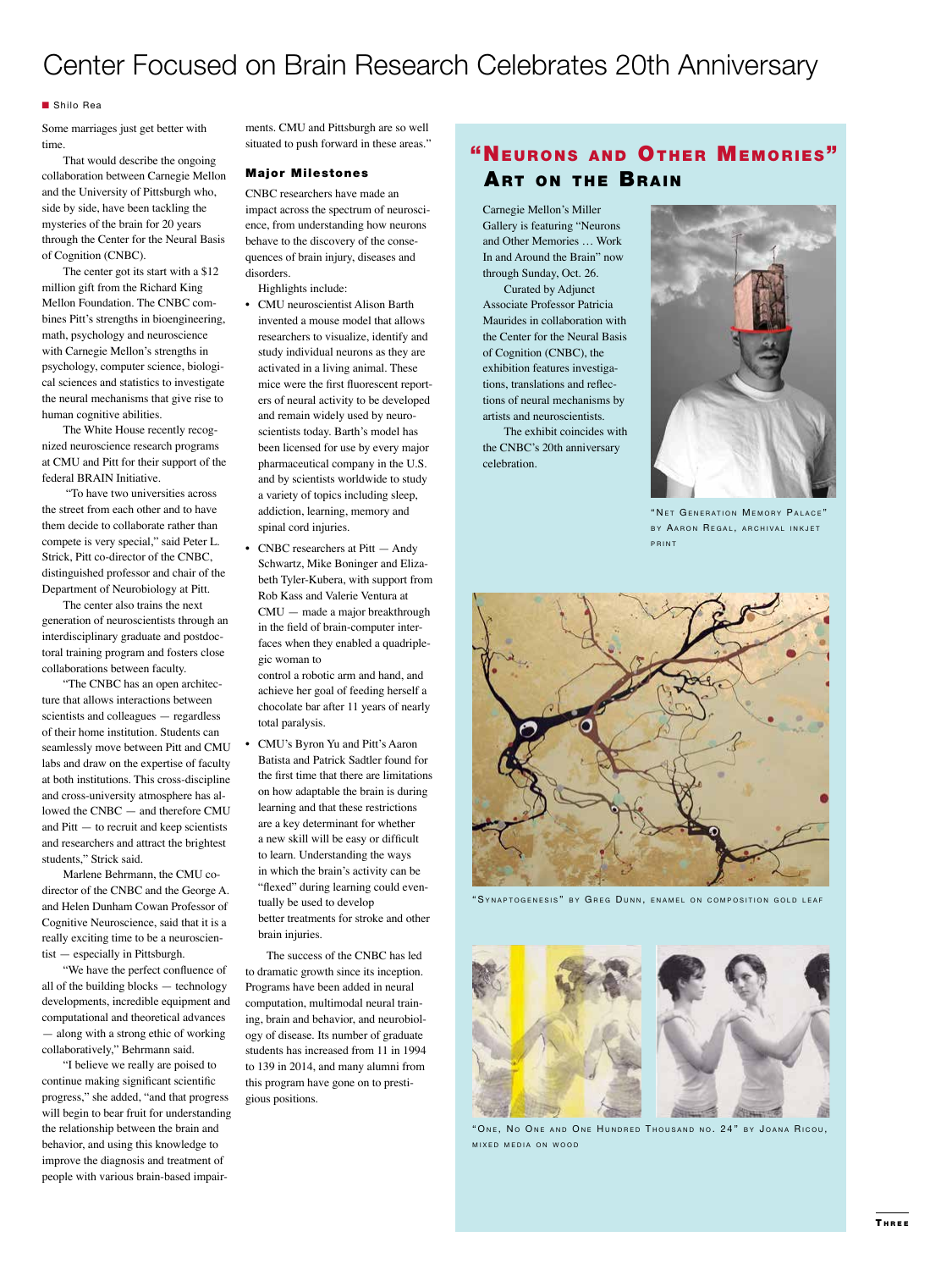### "The Book of Mormon" Gives Back to Drama

#### **n** Erin Keane Scott

Carnegie Mellon's School of Drama has given a lot of talent to the hit Broadway production "The Book of Mormon." And over the past couple of weeks, "The Book of Mormon" has been giving back.

Since it premiered in 2011 with three School of Drama grads in originating principal and ensemble roles, several more alumni have joined the cast. In late September, when the national tour rolled into town, the New York producers invited current Carnegie Mellon students to attend a performance at Heinz Hall.

Denee Benton (A'14), who stars as Nabulungi in the national tour, noted that her castmates could tell how much the Pittsburgh house loved her during these performances.

Benton and her co-star, David Larsen (A'02), gave a post-performance talkback for Carnegie Mellon alumni moderated by Professor and Head of the School of Drama Peter Cooke on Sept. 29.

During the conversation Cooke asked Larsen what he thought distinguished the School of Drama from other conservatory training programs. Larsen

replied that it was the strong foundation in acting theory that set School of Drama alumni apart in the musical theater world.

"To tell the story of the song is more important than hitting the notes," Larsen said. "I mean, you've gotta hit the notes but I would rather see a story told."

Before their two weeks in Pittsburgh were over, Larsen and Benton made their way back to Oakland for a visit to the Purnell Center for the Arts, where they spoke to current School of Drama students about their work in "The Book of Mormon."

Many students were curious about Benton's recent transition from the conservatory to the professional atmosphere.

Benton suggested to students that they never get too comfortable, that they take directorial advice with grace and that they always believe in the innate gifts that helped them win the role.

Larsen also offered up some wisdom from his 12 years as a working actor.

"You should never need to take



DENEE BENTON (A'14) AND DAVID LARSEN (A'02), CO-STARS OF THE BROADWAY HIT "THE BOOK OF MORMON," RETURNED TO THEIR ALMA MATER FOR A TALKBACK, MODERATED BY PETER COOKE (CENTER), HEAD OF THE SCHOOL OF DRAMA.

extra classes if you continue to apply what you learned here," Larsen said.

"It's those who stick around, it's those that persevere, that's who 'makes it.'"

### Mock Dorm Room Fire Emphasizes Safety

#### CONTINUED FROM PAGE ONE

last month on the CFA lawn to help spread the word to students about the importance of smoke detectors and sprinkler systems.

The first fire, portrayed to be in a Carnegie Mellon-owned student residence, was quickly extinguished by the installed sprinkler system, but the second fire in an off-campus facility fully engaged the entire dorm room within a minute.

"Fire sprinkler systems offer residents an additional level of safety because they can contain and control the fire immediately in the room of origin, and often extinguish the fire before the fire department arrives," said Caruso, who noted that all CMU-owned residence halls are equipped with smoke detectors and sprinkler systems.

Caruso encouraged students living in off-campus housing to investigate to see if their residence has a fire alarm or sprinkler system, or that smoke alarms on every floor, at the very least, are present. He said the batteries in the smoke

detectors should be checked frequently to make sure the detector is in good working condition.

"There is no such thing as a 'safe' city or town when it comes to avoiding the risk of fire for college students. Fire safety should be something that goes with you wherever you reside, particularly in off-campus housing," Caruso said.

To see a video of the mock dorm room fires, go to www.cmu.edu/ehs/. For more on the EH&S Fire Safety program, go to www.cmu.edu/ehs/fire/ index.html.



### Plans Available with Highmark, UPMC, **HealthAmerica**

#### **n** Emily Baskin

Open Enrollment for 2015 benefits will take place from Monday, Nov. 3 until 5 p.m. (ET) on Monday, Nov. 17.

During this time, employees have the opportunity to review benefit options and make new elections for 2015. Employees who do not elect their benefits during this period will be automatically enrolled in the same benefits they currently have in 2014 (except flexible spending accounts, in which employees must actively enroll each year to participate).

Elections made during Open Enrollment are effective on Jan. 1, 2015, and will remain in effect for the entire calendar year. Employees can only change benefit elections during Open Enrollment, unless they experience a qualified life or family status change during another time of the year.

CMU will continue to offer plan options with Highmark, UPMC and HealthAmerica. Most of the contracts between Highmark and UPMC will end on Dec. 31.

The state of Pennsylvania has enforced a "Consent Decree," which may CONTINUED ON PAGE TWELVE



A MOCK DORM ROOM FIRE WAS CONDUCTED ON THE CFA LAWN TO HIGHLIGHT THE IMPORTANCE OF SMOKE DETECTORS AND SPRINKLER SYSTEMS.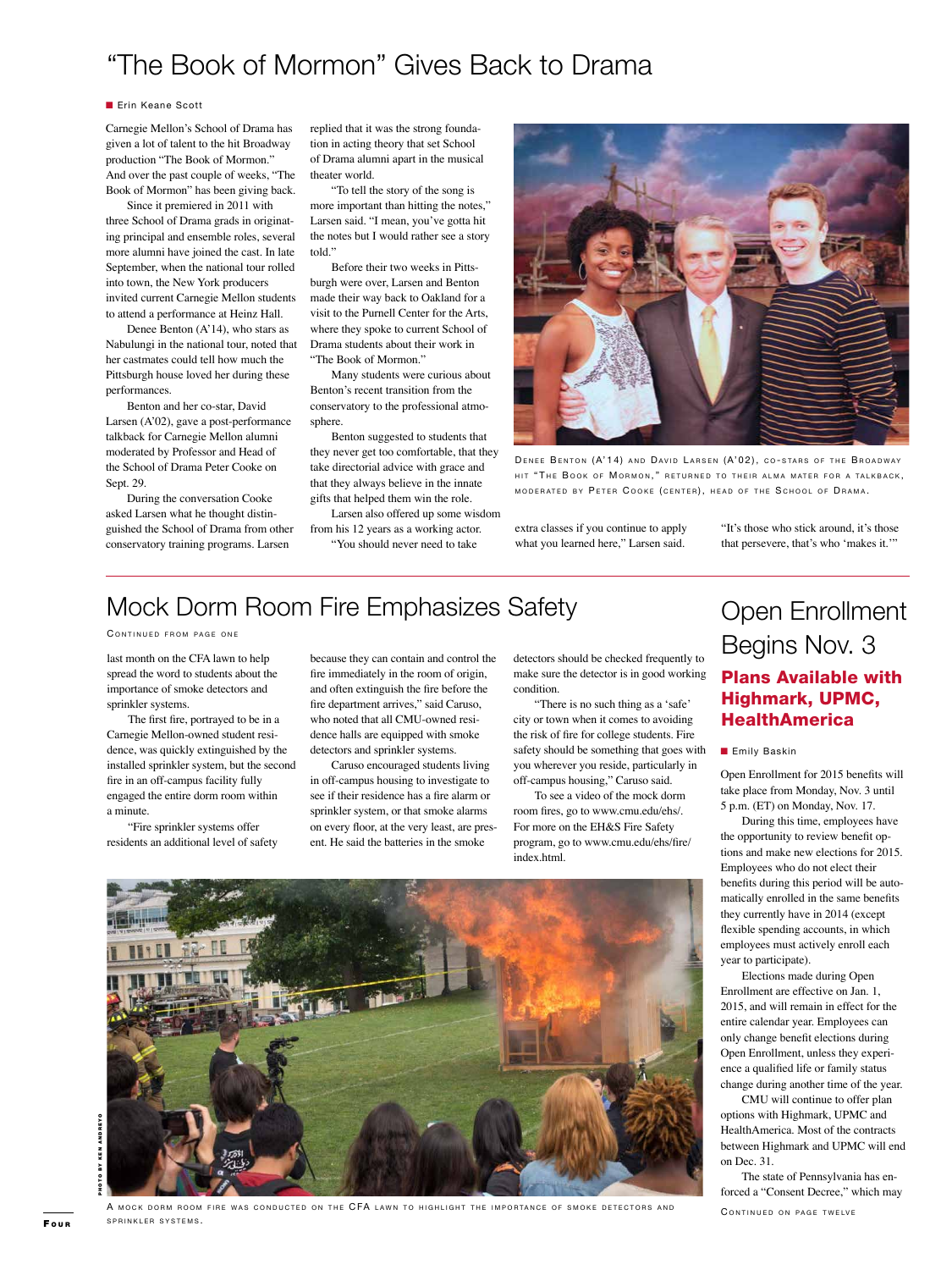## Empowering Intervention

### Students, Alums Tackle Sexual Assault with Mobile Technology

#### **Kelly Saavedra**

Lisa is at a party with her friend Danielle. It's getting late, and a guy they met when they arrived now has Danielle cornered in the crowded room. He's getting physical and trying to take her outside to his car.

Two mobile apps created by graduate-student teams at Carnegie Mellon's Integrated Innovation Institute are aimed at empowering friends and bystanders, like Lisa, to intervene in situations such as this.

With the "NightOwl" app, Lisa could have reported the behavior — in her own words or via the app's prewritten messages — directly to the host or other guests, and sparked action.

Or, using "SPOT (A Problem)," she could have sent information about the aggressive behavior in real-time to designated risk managers at the party, who would have been alerted through a wristband that vibrates and emits light.

The Carnegie Mellon graduatestudent teams used their engineering, design and business backgrounds to develop prototypes as part of their capstone projects underwritten by the institute. The university has filed provisional patents on both prototypes on the students' behalf.

"Finding solutions to on-campus sexual assaults is as complicated as the issue itself and education-focused efforts need to be amplified with action-based solutions," said Integrated Innovation Institute Co-Director Eric Anderson, an associate dean of the College of Fine Arts and an associate professor in the School of Design.

"Those emerging from among the affected demographic may hold the most promise to engage peers and resolve the situation," Anderson said.

For many reasons that are widely debated, including the role of intoxication, fewer than one in 20 attacks are reported, according to the U.S. Department of Justice, and those that are have proved difficult to prosecute.

Carnegie Mellon's Interim Provost Nathan Urban calls this a "critical moment" as universities across the country confront the issue.

"We are extremely proud to see



Get Backup **Recipient(s):** 

Rachel came to this event with these friends. Select recipeint(s) to message:

أثاقوها



O Write custom message

I am womed about your friend Send Rachel, Can you check on her? I want to send this message anonymously

potential solutions to this nationwide problem developed here at the Integrated Innovation Institute," Urban said. "Products such as NightOwl and SPOT could provide students and administrators with tangible but simple means to collectively reduce sexual misconduct. They represent an important first step toward changing student attitudes and



reducing the incidence of rape, on campus and off."

When Carnegie Mellon alumnus Leah Yingling (E'13) was attacked, she wasn't at an on-campus party. She was jogging on a secluded path in her hometown, a path she'd run on hundreds of times before. She somehow managed to dial 911 on the mobile phone in her pocket while being held at knifepoint. An alert sounded when the dispatcher answered and spooked the attacker, who ran

off and later was apprehended by police. "What if I'd been able to discretely activate a loud alert, a strobing light, a mobile response to my loved ones? Emergency responders may have come to the scene. My family may have been notified that I was in danger. Others on the running trail may have been notified that a distressing situation was occurring nearby," Yingling said.

This kind of brainstorming with friends led three of her fellow Carnegie Mellon alumni — Jayon Wang (E'13), Siri Ramos (E'13) and Alan Fu (E'13), founders of LifeShel — to create Whistl, a smartphone case with an embedded alarm. Currently in its testing phase,

ABOVE: (LEFT TO RIGHT) CMU ALUMNI ALAN FU (E'13), AMANDA YUAN (DC'14), JAYON WANG (E'13), ELIZABETH KRAMER (DC'14), KATHERINE ZITTER-BART (DC'94) AND SIRI RAMOS (E'13) COMBINE THEIR TALENTS AND SKILLS AT LIFESHEL, ONE OF 16 ALUMNI STARTUPS TO RECEIVE FUNDING FROM CMU'S OPEN FIELD ENTREPRENEURS FUND.

THE NIGHTOWL (FAR LEFT) AND SPOT (LEFT) APPS ARE DESIGNED TO EMPOWER FRIENDS AND BYSTANDERS TO INTERVENE IN POTENTIALLY DANGEROUS SITUATIONS.

Whistl enables users who feel they are in danger to send a digital cry for help to emergency responders, campus police and a predetermined network of friends and family. In the event of an active shooter, or a fire, the message would alert people nearby to move away from the area.

"Not only can these tools empower the user," said Yingling, "there is also a potential for them to make would-be attackers think twice, and I think that in itself can be a very powerful thing."

LifeShel is one of 16 alumni startups this year to receive funding from CMU's Open Field Entrepreneurs Fund, which provides early-stage business financing to recent Carnegie Mellon alumni entrepreneurs.

Peter Boatwright, a co-director of the Integrated Innovation Institute and the Carnegie Bosch Professor of Marketing at the Tepper School of Business, said, "No single entity can solve this issue, but the combined efforts and skill sets of nonprofits, businesses, academic institutions, activists, social organizations and others can help end sexual assault by addressing it from all angles."

#### LIFESHEL IS MAKING NOISE In the past six months, LifeShel has:

- been endorsed by President Barack Obama;
- visited the Office of Science and Technology Policy to discuss strategies for combatting sexual assault with a dedicated White House task force;
- hired CMU alumni to join their team;
- been awarded funding from CMU's Open Field Entrepreneurs Fund; and
- had July 8 proclaimed "LifeShel Day" by Pittsburgh City Council for their efforts toward combatting sexual assault.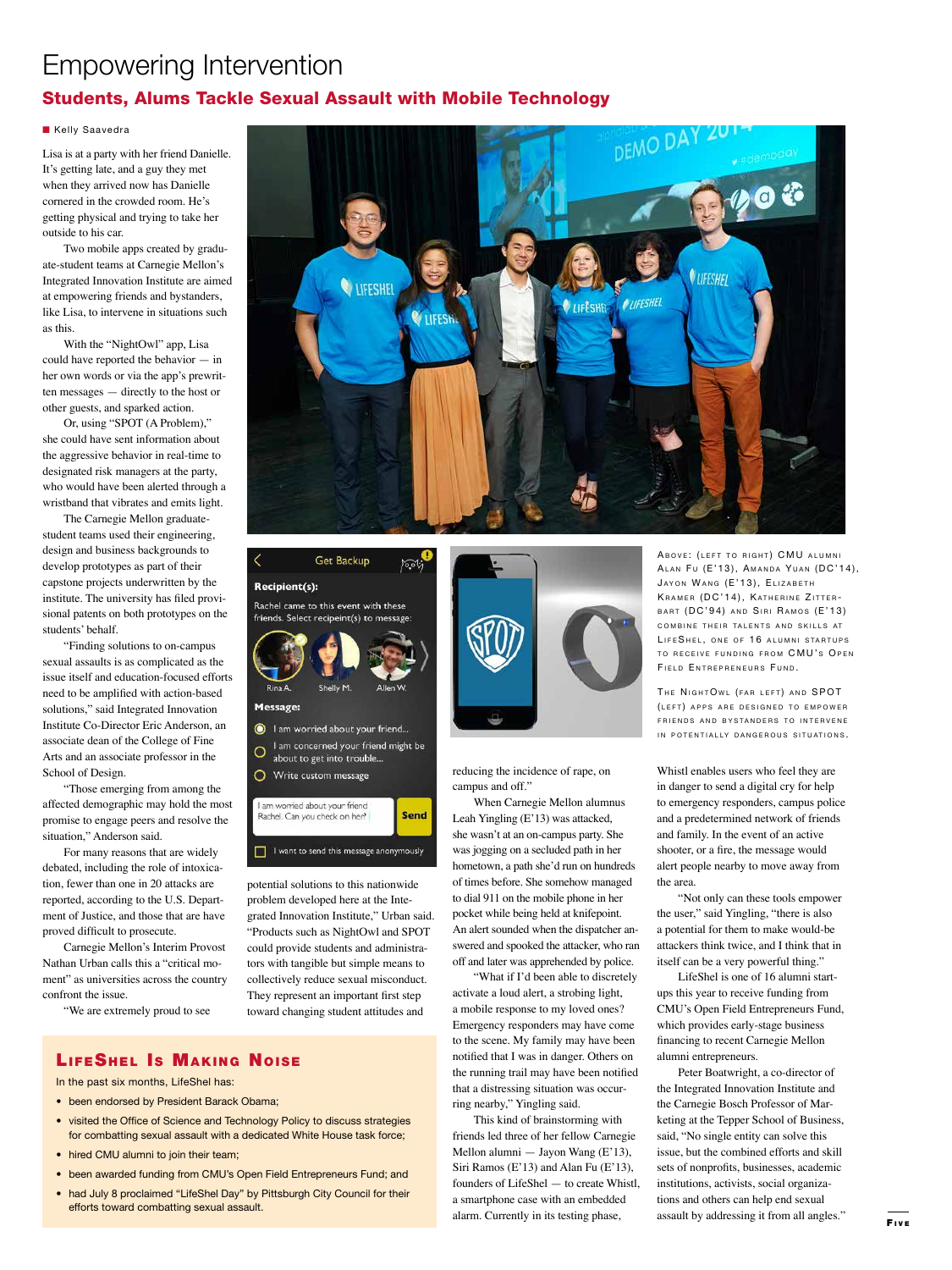### Form and Function Andy Award Winners Are University Role Models

#### **n** Bruce Gerson

Bodies in motion tend to stay in motion. Even for 100 years.

That law of physics appropriately rings true for two members of the Physics Department, who enjoyed the distinction of winning Andy Awards and Years of Service citations for their combined 100 years at Carnegie Mellon at this year's staff recognition ceremony on Sept. 30.

Joe Rudman, scientific project administrator, earned the Andy Award for University Citizenship and was celebrated for his 55 years at the university. Chuck Gitzen, storeroom manager, received the Andy Award for Dedication and was honored for his 45 years at CMU.

Joining Rudman and Gitzen as 2014 Andy Award winners were Treshea Wade for Innovation; Leon "Pete" Smith and William Taylor for Community Contributions; Diane Stidle for Culture; and Rubab Jafry O'Connor for Commitment to Students.

Here's a look at this year's honorees.

#### University Citizenship: Joe Rudman

Rudman has been a valuable member of the Physics Department for more than five decades, but it's his many efforts outside of the department that made him this year's choice in the University Citizenship category.

He has presented more than 100 etiquette dinners for undergraduate and graduate students; delivered talks during Family Weekend, Homecoming and Orientation; and has served on numerous university committees, including the commencement student speaker selection committee and the student disciplinary committee. He has served as an adviser to students seeking prestigious national scholarships and fellowships. And he's volunteered as the assistant golf coach for more than 30 years.

Rudman, who has a Ph.D. in English, has taught classes as an adjunct faculty member at the Tepper School and Dietrich College. He is an expert in authorship attribution and specializes in 18th century author Daniel Defoe. He has given talks around the world on the subject and has been cited in many international publications.

"To Physics, he is a constant. To campus, he is who you can call," wrote his nominator Anne Witchner, assistant dean of Student Affairs. "Joe is unique and special, and Carnegie Mellon has benefited greatly from his decision to remain here for 55+ years."

"Over the years, the name Joe Rudman has been synonymous with caring and commitment," wrote Vice President for Campus Affairs Michael Murphy in a supporting letter. "He makes people around him better than they would have been, and he never gives up on those in whom he believes.

"Joe is inordinately dedicated not just to the tasks or responsibilities under his purview, but also to the university as a whole," Murphy added. "He is ever present at university events and programs, and he is a staunch advocate of the many and varied campus activities that make this such a rich community."

#### Dedication: Chuck Gitzen

Gitzen wears many hats for the Physics Department. He is the storeroom manager, purchasing agent, Mr. Fix-It, Mr. Mover and the "general go-to-guy" for more than 150 faculty members, postdoctoral researchers, graduate students and staff.

"Chuck is thoroughly committed to serving our department. Day in and day out, he just gets the job done, no matter what it is," wrote his nominator Stephen Garoff, professor and head of the Physics Department. "In everything he does, Chuck is committed to doing a quality job."

Garoff said that although the department has grown significantly over the past few years, Gitzen has continued to perform his duties at the highest level, while always remaining calm, professional and friendly.

"He is dedicated to his work and performs every task with care and creativity," Garoff said.

Professor Sara Majetich recalled that when she arrived at CMU in 1990, Garoff told her that Gitzen was the best thing about the department. "[And] he's absolutely right," she wrote in a supporting letter.

"In the other places I've been there's no equivalent. There may be a supply room, but there's no one to promptly and reliably place the orders and keep track of the paperwork. There's a reason that so many of my grad students have acknowledged Chuck Gitzen in their Ph.D. theses. My students all hope to graduate before Chuck retires. I don't know how we will ever replace him," Majetich said.

She also noted his pleasant demeanor.

"He's always cheerful and helpful to others, even when I know he's had tough times in his own life. He never complains — even when the rest of us would," Majetich said.

Physics Business Manager Patrick Carr calls Gitzen's job performance "nothing but impeccable."



LEON "PETE" SMITH (LEFT) AND WILLIAM TAYLOR, BUS DRIVERS FOR THE GELFAND CENTER, WON ANDY AWARDS FOR COMMUNITY CONTRIBUTIONS.

"His commitment to his job is like no one I have ever seen before. Chuck possesses the attitude of 'Let's get 'er done,'" Carr said in a supporting letter.

#### Community Contributions: Leon "Pete" Smith and William Taylor

Simply put, Smith and Taylor, bus drivers for the Leonard Gelfand Center for Service Learning and Outreach for a combined 35 years, make a large percentage of the outreach and service activities of CMU faculty and students possible.

"These drivers go above and beyond, taking care of the buses as if they were their own — cleaning them and checking mechanical elements regularly to ensure that passengers are transported in safe vehicles," wrote nominator Judith Hallinen, assistant vice provost for Educational Outreach. "Most service programs take place in the evening and on weekends, and the drivers are flexible to meet the needs of the users."

Susan Polansky, faculty liaison for the Modern Languages Tutoring for Community Outreach course, praised them for their dedication and dependability.

"Without fail, through rain and snow, very early in the day or late in the day, they have met us at the appointed hours and often waited for us to make the return trip to campus if the visits have been short. They have just been wonderful: punctual and congenial as well as excellent, safe drivers," she wrote in support of their nomination.

Satvika Neti, a member of Moneythink, a student organization that works with urban youth to help educate them about personal finances, said Taylor and Smith were vital to its success.

"The Gelfand drivers were absolutely essential to our organization having such remarkable growth in its first year," Neti wrote. "It was imperative that we had at least one site that didn't need Port Authority … and because of the flexibility of the Gelfand Center drivers, we ended up having two."

Minnar Xie, former president of FORGE, called their services "invaluable" in helping the organization to build its roster of student mentors for local refugees and in providing a space [the bus] each week for student volunteers to bond and share their experiences immediately after visiting refugee homes.

"We are so grateful for the service Bill and Pete have offered us, especially in picking up our Saturday afternoon shifts," Xie said.

#### Commitment to Students: Rubab Jafry O'Connor

As associate director of the Undergraduate Business program for the Tepper School, O'Connor is an adviser and confidant to business majors and minors, exchange students and to various business clubs. With more than 200 students in the program each year, it's not an easy task, but her commitment to students is exceptional.

"She rises to the challenge and far beyond, being proactive in reaching students who may be struggling, affirming those who are doing well, and urging many to participate in program events that help them build their professional development," wrote her nominator Stephen Pajewski, director of the Undergraduate Business program.

Pajewski specifically noted a monthly brunch she created called "Waffles, Coffee and Professors," which gives students the opportunity to meet with faculty and to talk about their courses and interests; her work in planning networking events with employers;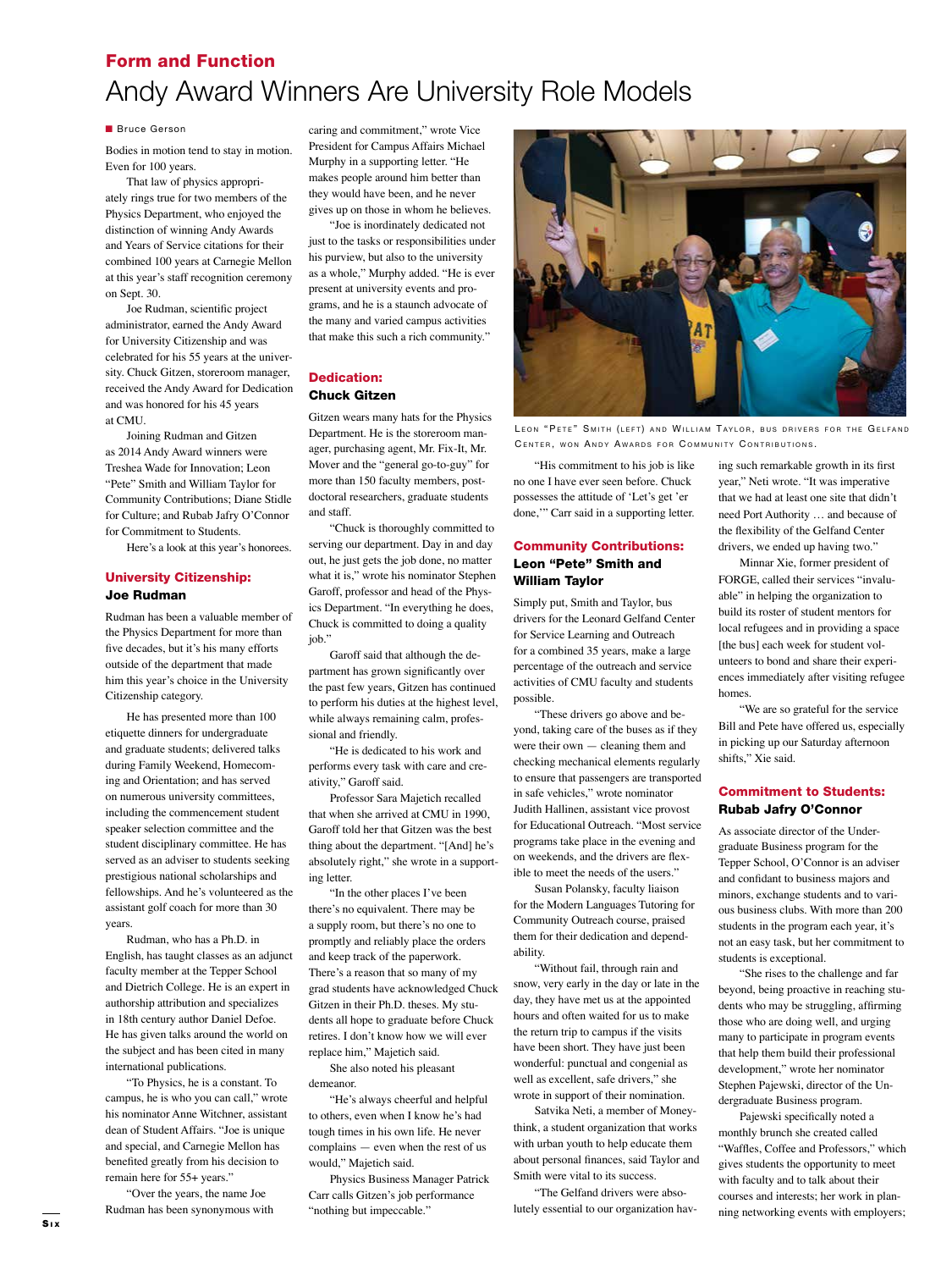and her efforts in planning the school's etiquette dinner and business fashion show.

He also praised her for her willingness to help international students far from home.

"Rubab is from Pakistan, and she has had advisees from Pakistan, and recently one exchange student from the Doha campus," Pajewski recalled. "She builds relationships with these students from her home country, making them feel comfortable in Pittsburgh and at CMU, and at times conversed with them in their native language of Urdu. On numerous occasions she has invited students to her home for a home-cooked dinner."

Student Melissa Dileo calls O'Connor a mentor and role model. "She is honestly one of the most caring individuals I have ever met and continues to guide me every single day, whether it is in schoolwork or in life," wrote Dileo in a supporting letter.

Alysia Finger (TPR'14, A'14) said O'Connor played a critical role in her academic, professional and personal development.

"I know I speak for the majority of business undergraduates when I say that Rubab's trust, support and mentorship have been crucial to my growth at this university," she wrote.

#### Innovation: Treshea Wade

Wade, assistant director of Alumni Communication and Online Services at the Tepper School of Business, is being recognized for her leadership role in helping to design and launch new

alumni communication tools, including the "Tepper Ticker" electronic newsletter, the Alumni Reunion Weekend App, the Tepper Online Magazine App, and a new annual giving social media campaign.

"An incredibly hard worker, she has earned a reputation for her imagination, creativity and innovative ideas especially related to online communication with alumni and social media," wrote her nominator John Sengenberger, executive director of Alumni Relations at the Tepper School. "A skilled artisan of her craft, she is always learning the latest trends and has applied the insights she is learning in her courses at the Heinz College to her work in the office."

In a supporting letter, Meghan Bollens, director of Annual Giving for the Tepper School, praised Wade for her innovative approach to alumni relations and fundraising, her positive attitude, flexibility and creative thinking. Bollens noted Wade's work to strategically improve the Tepper School's LinkedIn presence, her critical role in bringing the Tepper Ticker to fruition and her key role in launching a webinar series.

"Treshea is a student of communication, social media and marketing, and she is constantly reading expert commentary, attending webinars, collaborating with colleagues from other top schools and searching for best practices. She brings this knowledge base to the table, helping to shape our online strategy with not only her expertise but the data to back it up," Bollens said.

Ann Powers, senior executive



DIANE STIDLE, (CENTER), BUSINESS AND GRADUATE PROGRAMS MANAGER IN THE MACHINE LEARNING DEPARTMENT, WON THIS YEAR'S ANDY AWARD FOR CULTURE. PICTURED WITH HER ARE DEB CAVLOVICH AND GEOFF GORDON.

director of Individual Giving and Alumni Relations for the Tepper School, credits Wade for her work in improving communication with younger alumni.

"Her social media fundraising campaigns have enabled us to increase annual support from a very key demographic that has helped us to continue to break fundraising records from year to year," Powers said.

#### Culture:

#### Diane Stidle

The Ph.D. students in the Machine Learning Department fondly call Stidle the "mom of the department." Faculty members call her the department's "heart and soul."

That's why Stidle, the business and graduate programs manager in the Machine Learning Department, is this year's Andy Award winner for Culture.

"Diane makes everybody feel wel-



TRESHEA WADE (LEFT) AND RUBAB JAFRY O' CONNOR WERE THIS YEAR'S RECIPIENTS OF THE ANDY AWARDS FOR INNOVATION AND COMMITMENT TO STUDENTS, RESPECTIVELY.

come not only with her warm personality and light-hearted sense of humor, but also with her genuine human touch," wrote Professor Christos Faloutsos in a nominating letter.

Since becoming the Machine Learning Department's first staff member in 1997 (it was then called the Center for Automated Learning and Discovery), Stidle has worked to make the office environment "home" to faculty, staff, students and alumni.

"Since that day she has worked enthusiastically and consistently to foster a wonderfully positive and supportive department culture, consistently exceeding expectations along every dimension," wrote eight professors in a supporting letter — Tom Mitchell, William Cohen, Geoffrey Gordon, Robert Kass, Barnabas Poczos, Alex Smola, Larry Wasserman and Eric Xing.

The professors noted her "selfdefined role as a helper and confidant" to students and her "superb communitybuilding skills." They credited her for creating an engaged and loyal alumni group; for instituting weekly departmental teas for students, faculty and staff; for encouraging students to organize retreats; and for recently organizing a reunion for students, faculty and alumni at a major Machine Learning conference in Chicago.

"Diane Stidle has demonstrated the highest standards of CMU, a genuine concern for every person she interacts with, and an amazing ability to foster a culture in which we all feel we belong," they wrote.

In a supporting letter signed by 33 Ph.D. students, Stidle was called "the glue that holds the department together."

"She knows us all personally, her door is always open and she receives everyone with warmth," they said.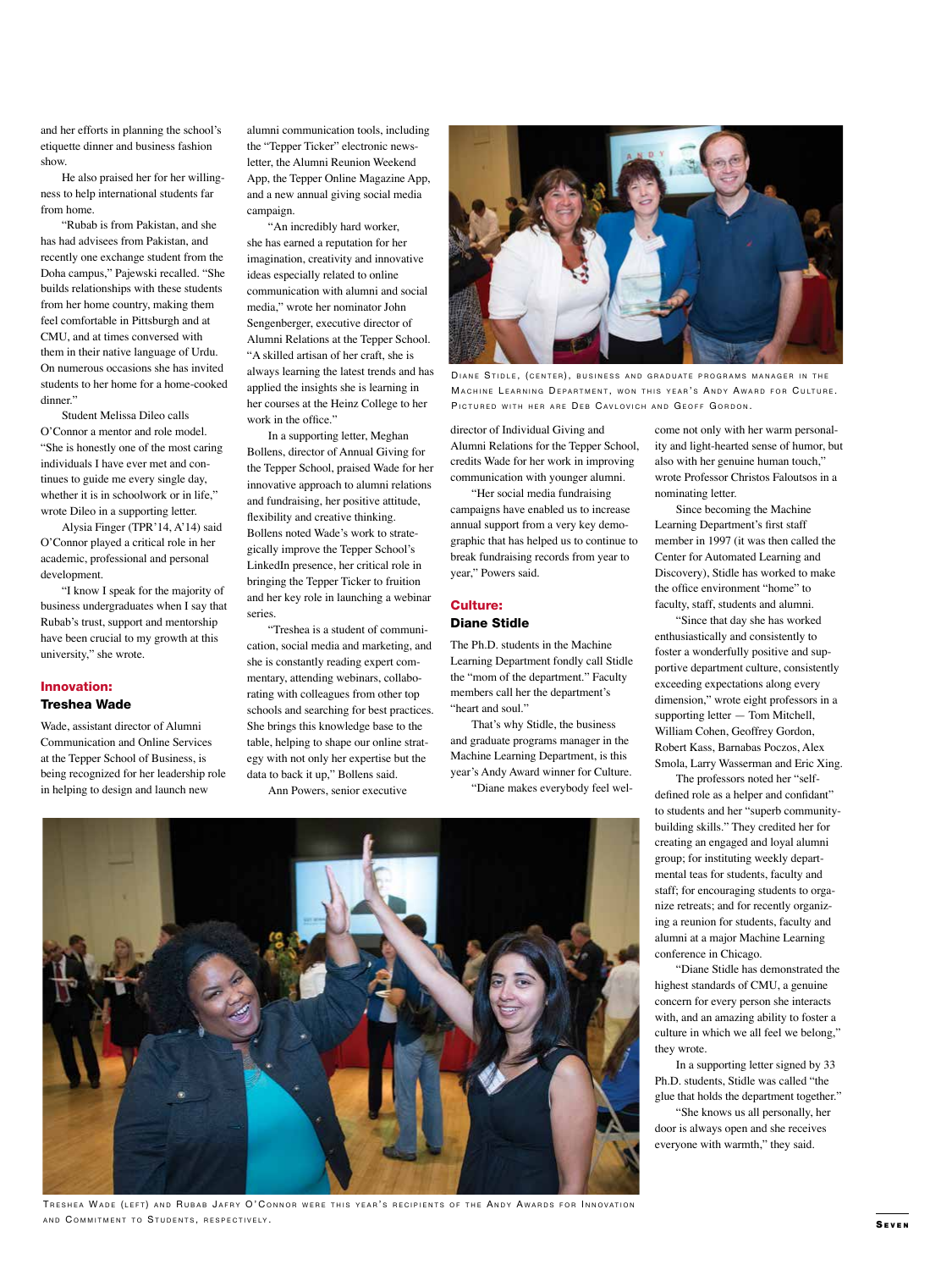### Revealed Students Get Personal in Public Performance

#### **n** Bruce Gerson

The backstory is often the best story.

That's the premise behind The Story Collider, a storytelling group that recently teamed up with Carnegie Mellon's Public Communication for Researchers, a graduate student group, to stage a live show at the Rex Theater on Pittsburgh's South Side.

Titled "Reactions," the show featured the humorous, triumphant, emotional and personal backstories of five CMU grad students — four Ph.D. candidates and one master's degree student.

Let the show begin.

Adam Foote, a Ph.D. student in biology who studies evolution, told a tragically funny story of how a January FedEx delivery of 30 sea urchins for an experiment went awry. Due to extremely frigid temperatures, the delivery from San Diego to Pittsburgh was delayed.

"The urchins were sitting in a box in Indianapolis at temperatures that could freeze whiskey. By the time they got to me, there was absolute chaos in the box. Many of the urchins were angrily shedding eggs and sperm in copious amounts, covering the inside of the box with orange and white goo," Foote recalled. "And about five were frozen."

After failed attempts to revive the terribly smelly urchins, including putting them in a tub of warm water, washing them off and giving the two that were in the best shape — "George and Georgina" — cocktail shrimp, the subjects were lost and his experiment doomed.

But, Foote chalked it up to a learning experience.

"Since then, all of the urchins that I have gotten shipped to me have stayed alive. In death, those urchins helped their friends and neighbors live through the shipping process. As long as it doesn't get down to -5 Fahrenheit for the high again," he said laughing.

Casey Canfield, a Ph.D. student in engineering and public policy, wanted

to work in Antarctica after earning her bachelor's degree from Olin College near Boston, but she ended up working as a marine technician on a sea vessel off the coast of Hawaii. Her role was to maintain the science equipment, help the scientists on board and deploy equipment into the ocean using a pulley and A-frame that extended out from the ship over the ocean.

"[Operating the pulley and Aframe] was a more complicated version of rubbing your stomach and patting your head at the same time. Luckily I never broke anything," Canfield said.

While she admits her reputation as a marine tech was less than stellar, it was her engineering skills that brought her to the forefront when the Internet connection was lost.

"Some would argue that my most important job was that I was in charge of the Internet. The Internet was kind of a big deal, because for the crew — they're at sea for months at a time — this is their only connection to the outside world," she said.

During her midnight to noon shift she used her Linux administration handbook to figure out the code to get the firewall to work properly.

"It was my proudest moment on the ship, because not only had I in one night learned what a firewall was and how it worked, I also fixed it. And I proved I was valuable … even if I made mistakes all the time," she said.

Vrushali Fangal, a master's degree student in computational biology, told an emotional story of how she followed her research into neuroscience from humble beginnings in India to Germany, France, Italy, Luxembourg, Sweden, Switzerland, Australia and now to Pittsburgh. And it's taken her from being timid and introverted to "normal," she says smiling.

"My research took me to so many places. I started interacting with people and I changed as a person. When I was a kid I used to be alone. I did not talk to



many people, unless they talked to me. So, now I can strike up a conversation with people, you know. I'm normal," she said.

Fangal said she also gained an inner strength from experiencing racial discrimination first-hand during a trip to Switzerland, where her friend was badly beaten.

"I went into my shell, again," she said. "But then I just decided I had to do something about it, I had to get my life balance back. I started to read a lot about life … about psychology.

"It's because of my research that I went to all these places and I had all these experiences and I know myself better now. I know how to handle myself," she said.

Matineh Eybpoosh, a Ph.D. student in civil and environmental engineering, had an epiphany while studying at CMU. She realized she was trying to be "the perfect person" to please everyone, except herself.

"When I came to CMU [from Iran] I thought I was following my plans and dreams but this was what everyone else had in mind for me. It was all about what others thought I should do.

"I started to see how free people were here. I saw their imagination, their ambition, their ideas. And I started to focus on what I wanted to do," she said.

Her new focus led to several important changes in her research and in her personal life. She is now studying structural monitoring of pipelines.

Eybpoosh said making the changes was very challenging, but she's glad she did.

"I've changed much for the better. It's been a life-changing experience. It sounds simple, but it was difficult to realize and then more difficult to make the changes," she said.

Anvesh Komuravelli, a Ph.D. student in computer science, is singing at Indian festivals thanks to a reality TV show and the Melody Voice Clinic in his native India.

As a teenager, Komuravelli's voice remained at a high pitch for several years. It even cracked and progressed to the point that it became difficult to pronounce words, let alone full sentences.

"It was an unusual problem and no one knew what to do about it. We had no clue what was happening," he said.

But one day, while watching a reality TV show, a doctor from India's Melody Voice Clinic told a very familiar story.

"He spoke about how he had the same problem that I had. So we went to the center to see what to do about it," Komuravelli said.

The diagnosis was puberphonia, the persistence of an adolescent highpitched voice after puberty. Komuravelli explained that there was a gap between his vocal chords that caused air to escape.

He opted for voice therapy over surgery, and over the next several months his voice began to improve. His voice dropped in pitch and he was able to speak clearly.

Komuravelli will be singing Bollywood hits and Indian Classical tunes at the Diwali Indian Festival of Lights on campus later this month. Fade to black.

### "It's Incredible!" Shaw Elated With White House Honor CONTINUED FROM PAGE ONE

cars to the international banking system. "Building the reliable software

systems that are the bedrock of commerce and communication today would not be possible without the engineering principles for large-scale software architecture pioneered by Mary and her colleagues at Carnegie Mellon," said CMU President Subra Suresh.

"Her hard work as a software engineer and educator has made CMU a leader in the field," Suresh added. "This national recognition for her contributions to technology and society is richly deserved and all of us at CMU join in congratulating her."

Shaw also is an educational innovator who has developed computer science

**E**<sub>IGHT</sub>



**MARY SHAW** 

curricula from the introductory to the doctoral level, including graduate programs targeted at software professionals.

"The award is a significant landmark, showing that this work is going in the right direction," Shaw said.

Shaw was one of eight recipients.

They will receive their medals at a White House ceremony later this year.

"These scholars and innovators have expanded our understanding of the world, made invaluable contributions to their fields, and helped improve countless lives," President Obama said. "Our nation has been enriched by their achievements, and by all the scientists and technologists across America dedicated to discovery, inquiry and invention."

The medal is awarded annually to individuals, teams, companies or divisions of companies for their outstanding contributions to America's economic, environmental and social well-being. It recognizes those who have made lasting contributions to America's competitive-

ness, standard of living and quality of life through technological innovation, and those who have made substantial contributions to strengthening the nation's technological workforce.

Previous winners include CMU alumnus Charles Geschke, co-founder of Adobe Systems and a 1973 Ph.D. graduate in computer science; the late Watts Humphrey, a fellow of CMU's Software Engineering Institute; the late alumna Stephanie Kwolek, the inventor of Kevlar who earned her bachelor's degree in chemistry in 1946; and Gordon Bell, a renowned computer designer at Digital Equipment Corp. and Microsoft, and a former computer science faculty member at CMU.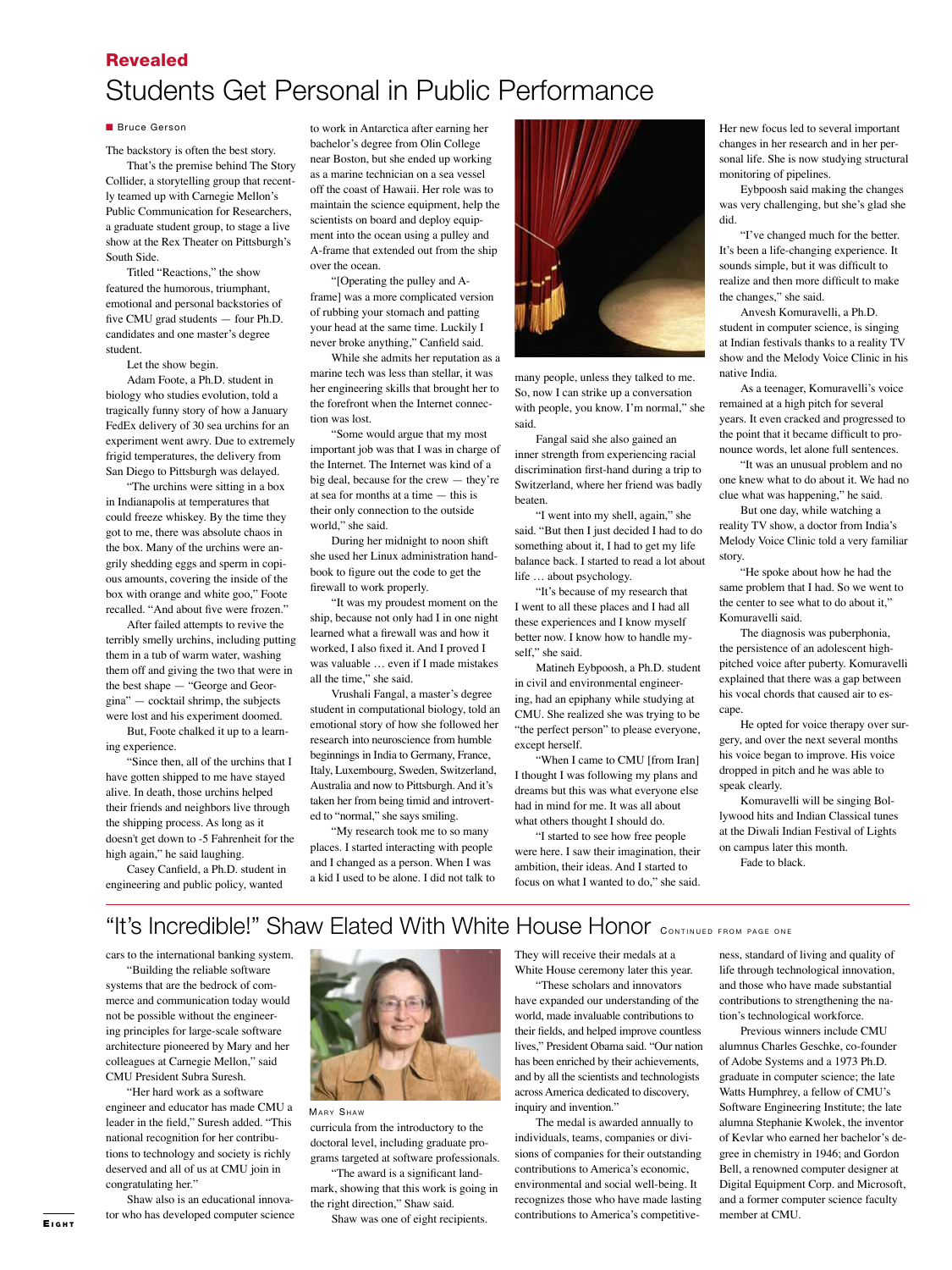### Eyes On The Road Smart Headlights To Help Drivers in Rain and Snow

#### **Byron Spice**

Driving at night can be challenging, and poor weather only complicates matters. Those behind the wheel can find their visibility dangerously impaired by the glare of rainwater, oncoming headlights or falling snow, particularly if the drivers are using their high beams.

A smart headlight developed at Carnegie Mellon's Robotics Institute could make concerns like these a thing of the past. During snow or rain showers, the headlight tracks individual snowflakes and raindrops in the immediate vicinity of the car and blocks the narrow slivers of headlight beam that would otherwise illuminate the precipitation and reflect back into the driver's eyes.

The headlight also can sense and track the number of oncoming drivers, blacking out only the small parts of the headlight beam that would normally shine into the driver's eyes.

"Even after 130 years of headlight development, more than half of vehicle crashes and deaths occur at night, despite the fact there is much less traffic then," said Srinivasa Narasimhan, associate professor of robotics. "With our programmable system, however, we can actually make headlights that are even brighter than today's without causing distractions for other drivers on the road."

Robert Tamburo, the project's lead engineer, presented findings from tests of the system at the European Confer-



**Standard High Beams** 

Anti-Glare High Beams

THE RESEARCH TEAM ASSEMBLED THEIR EXPERIMENTAL SYSTEM FROM OFF-THE-SHELF PARTS AND MOUNTED THE SYSTEM ATOP THE HOOD OF A PICKUP TRUCK, SERVING AS THE EQUIVALENT OF A THIRD HEADLIGHT DURING STREET TESTS.

ence on Computer Vision in Zurich, Switzerland, in September.

Instead of a standard headlight or cluster of LEDs, the system designed by Narasimhan, Tamburo and the team uses a DLP (Digital Light Processing) projector. This enables the researchers to divide the light into a million tiny beams, each of which can be independently controlled by an onboard computer.

In addition to preventing glare, the projector can be used to highlight the

traffic lane — a helpful driving aid when roads have unmarked lanes or edges, or when snow obscures lane markings.

When tied to a navigation system, the programmable headlights also can project arrows or other directional signals to visually guide drivers.

"We can do all this and more with the same headlight," Narasimhan said.

That's in contrast to new headlight systems that some automakers are installing.

The research team assembled their experimental system from off-the-shelf parts and mounted the system atop the hood of a pickup truck, serving as the equivalent of a third headlight during street tests. The team plans to install a smaller version next year in the headlight slot of a truck.

Though currently larger than standard headlights, Narasimhan said the smart headlights could be accommodated by trucks and buses, whose headlights are especially prone to causing glare because they are positioned high off the ground. Eventually, miniaturization should make the smart headlights compatible with smaller vehicles.

The research team includes Takeo Kanade, professor of computer science and robotics; Anthony Rowe, assistant research professor of electrical and computer engineering (ECE); Abhishek Chugh, a master's degree student in computer science; Subhagato Dutta and Vinay Palakkode, both master's degree students in ECE; and Eriko Nurvitadhi and Mei Chen of Intel Research.

The research was supported by Ford Motor Co., the Intel Science and Technology Center for Embedded Computing, the Office of Naval Research and the National Science Foundation. It is part of the Technologies for Safe and Efficient Transportation Center, a U.S. Department of Transportation Center at Carnegie Mellon.

## Breathing New Life Into Artificial Lungs

#### **Daniel Tkacik**



Keith Cook (left) is working to extend the life of artificial lungs for patients waiting for lung transplants. For the last

20 years, artificial bridge lungs have lasted days to a couple weeks before failure and require close monitoring inside a hospital. Cook, now supported by a four-year, \$2.4 million grant from the National Institutes of Health, is looking to extend the life of the artificial lung to three months and make it so patients can use it in the comfort of their own home.

"That's the holy grail — three months," said Cook, an associate professor of biomedical engineering. "Two is probably acceptable, but for quality

of life, you don't want a patient having to keep coming back to the hospital."

Cook, who is collaborating with researchers from the University of Washington, Columbia University and Allegheny General Hospital in Pittsburgh, said promising initial results show a substantial decrease in the formation of blood clots inside the artificial lung, one of the largest hurdles in building a reliable long-term device.

"Anytime blood comes in contact with artificial materials, it starts to clot," Cook explained.

One way in which Cook's team was able to decrease blood clots was through the design of the device. The fact that design was critical occurred to him about a year ago, when his team developed a novel design that prevented blood from pooling and forming clots. That device reached his team's goal of lasting two weeks without forming significant amounts of clotting, but Cook



KEITH COOK SAYS THE DESIGN OF THE DEVICE AND THE COATINGS ON THE SURFACES ARE CRITICAL BECAUSE THEY CAN HELP STOP THE FORMATION OF BLOOD CLOTS.

thinks it may have lasted up to a month if the team had lengthened its testing period.

Coatings on the device's artificial surfaces also can help fight clotting, and this will be Cook's focus under the NIH grant. To do this, the team must combine several coating techniques that mimic what human blood vessel cells — called endothelial cells — are doing to prevent blood clots. Once this is perfected, Cook

believes the longevity of the artificial lung can increase to three months.

Cook believes that patients could be using one of these artificial lungs in the next five to 10 years.

"It was completely unheard of a few years ago, and there are people who will tell you it's unheard of now. I think it will happen, and I want to be the guy to do it," he said.

N i n e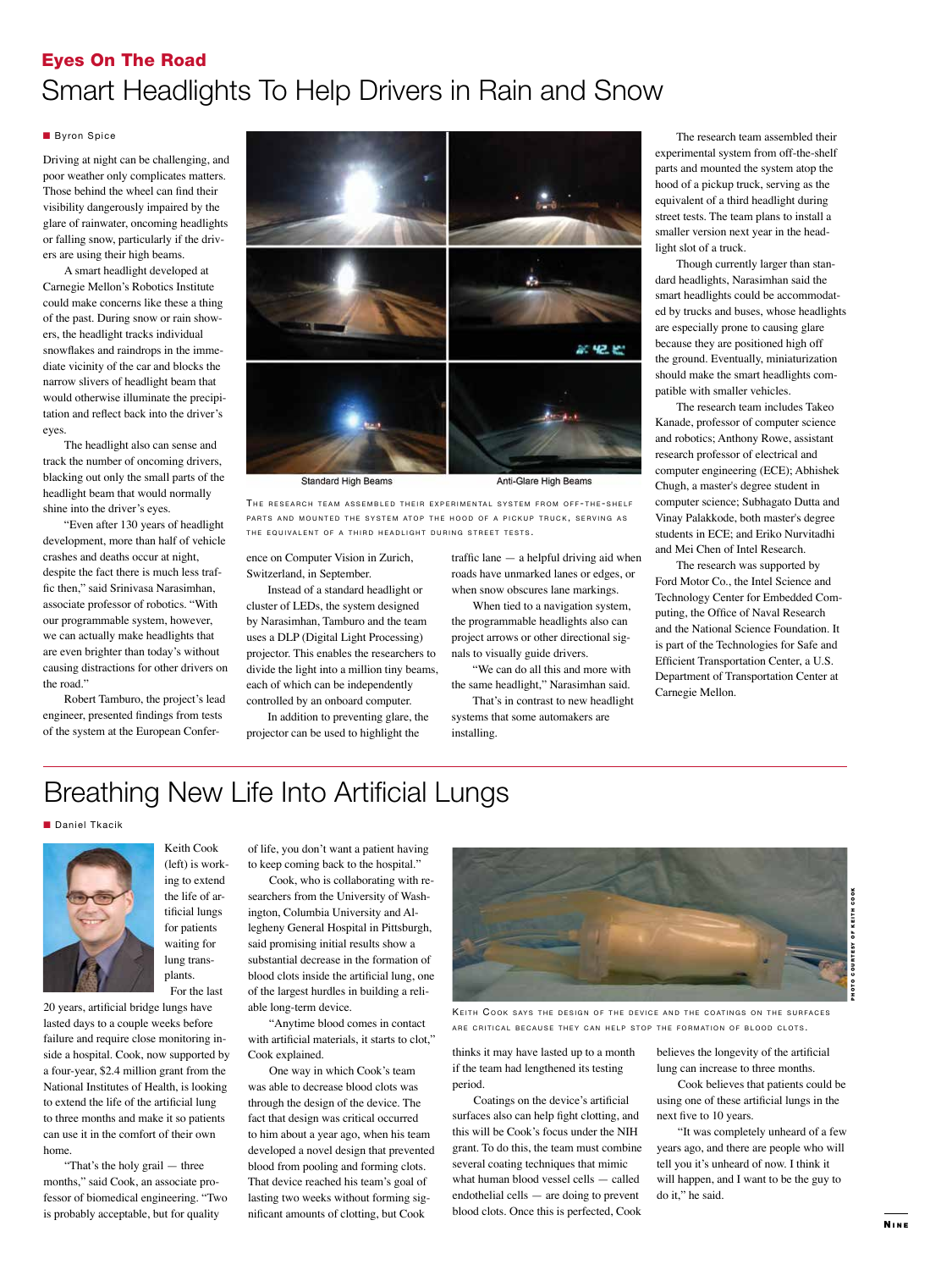### From The Trenches

#### History Course Inspires Alumnus To Reproduce Great-Grandfather's World War I Photo Album

#### ■ Shilo Rea

When Carnegie Mellon graduate Dean Putney (DC'11) saw his family for Thanksgiving in 2011, his mother showed him his great-grandfather's old World War I photo album that had been hiding in his grandmother's closet.

Walter Koessler was a lieutenant in the German army during World War I and had carried a camera throughout his service. Looking at the album he'd made after the war, Putney recalled what he learned in his History of Photography class at CMU and knew it was something special.

Now, as the world marks the 100th anniversary of "the war to end all wars," Putney has reproduced his great-grandfather's album into a book, "Walter Koessler 1914-1918: The personal photo journal of a German officer in World War I." A corresponding exhibit, "Photography in the Trenches, 1914-1918," is running at the Carnegie Museum of Art through December 2014.

"Taking Linda Benedict-Jones' class on the history of photography was

instrumental in bringing this album to life," said Putney, who majored in the Dietrich College's Information Systems Program and is now a software engineering consultant for large publishing websites like Boing Boing and Reddit. "Without her class, I wouldn't have felt that this was unusual or that people would care about it."

Putney reached out to Benedict-Jones, adjunct professor of history and curator of photography at the Carnegie Museum of Art, for her input and expertise. Benedict-Jones was fascinated with it because it represented a unique, one-of-a-kind object.

"There's something so rich in this story — a CMU student studying information systems, who happens to take an elective in the history of photography, had his eyes open and knew what his grandmother found was something important," said Benedict-Jones, who wrote the foreword in the book. "It became a passionate project for him, and it's wonderful that Carnegie Museum of Art is the first to exhibit these photographs."

FOR MORE INFORMATION ON THE BOOK, "WALTER KOESSLER 1914-1918: The PERSONAL PHOTO JOURNAL OF A GERMAN OFFICER IN WORLD WAR I," VISIT HTTP://WALTERKOESSLER.COM/.

FOR MORE INFORMATION ON THE CARNEGIE MUSEUM OF ART EXHIBIT, "PHOTOGRAPHY IN THE TRENCHES, 1914-1918," **VISIT WWW.CMOA.ORG/.** 



ABOVE IS AN ACTUAL PHOTO TAKEN DURING WWI BY WALTER KOESSLER.

Benedict-Jones gave Putney general advice on how to remain as faithful as possible to the album's original contents and how to convey scale and authenticity in a book. Putney took it from there and began researching the photographs.

To support the project, Putney created a Kickstarter campaign with a \$50,000 goal. He ended up raising nearly \$115,000, making it one of the most-funded publishing projects on Kickstarter.

"With WWI's centennial coming up, people were really interested in it," Putney said. "It became a topic of conversation."

The end product is a book containing 107 pages and approximately 670

photographs. The photos candidly show Koessler and his comrades as they faced long stretches of inactivity coupled with bursts of violence.

Adam Ryan, curatorial assistant for the art museum's photography department, worked with Putney to develop the exhibit. Housed in the museum's space dedicated to 1860-1920, the photos provide an aesthetic alternative to the fine art displays. Twenty-three of the album's pages are showcased.

"The album itself is remarkable it contains very early examples of aerial surveillance photographs taken of a battlefield," Ryan said. "It also includes formal portraits of officers but most are spontaneous snapshots."

### Innovation Palooza Engineering Students Offer Solutions for the Homeless

#### ■ Tara Rae Moore

Forecasts of another particularly cold winter have raised concerns about space in Pittsburgh's homeless shelters, which contain only 375 beds. There are an estimated 1,500 homeless individuals in the city.

Carnegie Mellon students addressed this concern by putting their technical and creative skills to good use. Their results were on display during the College of Engineering's Impact-a-Thon, part of the Innovation Palooza event that took place in early October.

Student teams that participated in the competition were given less than a week to research the problem and come up with temporary and economically viable shelters that could be erected during cold weather.

Each group approached the challenge in a unique way, with ideas that ranged from converting old public buses

into portable homes to outdoor shelters that can be folded up and carried like a backpack during the day.

"The most difficult part was trying to grasp the problem in such a short time," said Rajlakshmee, who is working on her master's degree at CMU's Integrated Innovation Institute. "We had to go from understanding the problem to building the prototype in five days."

The teams were required to have at least one engineering student, but many were interdisciplinary groups with students from across the university, like Rajlakshmee's team, which won second place and \$600 in the competition with members Alex Surasky-Ysasi from the Integrated Innovation Institute; Priya Ganadas from the School of Architecture; and Linh Thi Do from the Tepper School of Business.

"You need the diversity of perspectives," said Surasky-Ysasi. "Linh Thi

reminded us, 'Don't forget about cost!' and I would ask, 'Mechanically, does this work?' and Raj would say, 'But the fabric!"

The students presented their solutions to judges, who determined which teams would receive the three prizes.

The third-place prize of \$400 went to Porchlight, the truly innovative idea of not building shelters at all. After careful research, the group discovered that a major hurdle for many of the individuals in need is the stigma of homelessness. They also found that it is very hard to open new shelters, but that 68 percent of the people they surveyed said they would harbor those in need in their own homes. Based on this information, the team developed a third-party service that would match up willing hosts with those needing a place to stay.

"We introduced the concept of having a third party — a caseworker

— who does a background check, so there's a great degree of confidence that the people in your house are reputable people that don't have any problems," said Michael Richardson, a graduate student in human-computer interaction (HCI) whose team included fellow HCI students Katarina Shaw (CS'15), Jason Azares (CS'15), Ron Kim (CS'15), Jim Martin (CS'15) and electrical and computer engineering student Joseph Carlos (E'15).

The second-place team developed a product called a Satellite Shelter. The structure is flat when folded, but it can be laid on the ground and opens into a tent-like sleeping bag. It is insulated with Mylar, an affordable polyester material used in space blankets, and has a waterproof layer with ventilation. Wool blankets also keep occupants warm and make the space more comfortable.

Green Residence won \$1,000 for first place. The team included graduate students Wei-Hsun Chen (CMU'15), Fan Sai Kuok (CMU'15), Vanessa Li (CMU'15), Hongqiao Lu (CMU'15)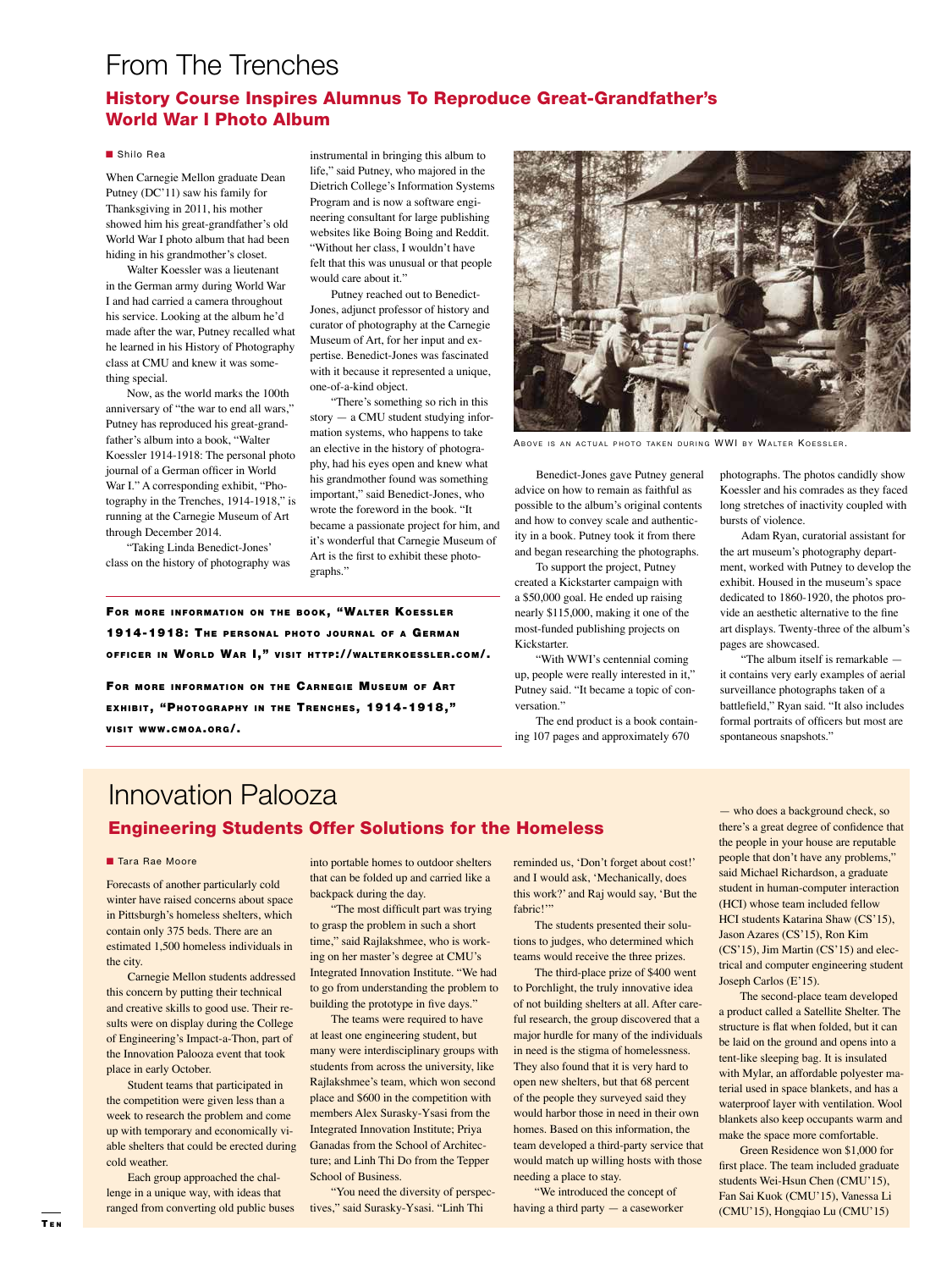### Cohon University Center A New Name, Now a New Beginning

#### **n** Bruce Gerson

After receiving a new name and months of preparation and anticipation, the Jared L. Cohon University Center addition will soon begin in earnest. The start is tentatively scheduled for late November with completion anticipated in late Spring 2016.

The 62,000 square feet of space being added to the CUC will bring new fitness facilities, swimming pool enhancements, a new studio theater for student performance groups and a stunning university presence along Forbes Avenue.

At a town hall meeting about the project, Bob Reppe, director of design for Campus Design and Facility Development, explained that the front door and lobby area to the CUC will sit along Forbes in front of the current loading dock and service area. The current turnaround will be removed to allow for new construction.

Reppe said the lobby would be easy to navigate with plenty of natural light and a main hallway, or "spine," that will lead you by the bookstore to McConomy Auditorium and the Information Desk.

Director of Athletics Josh Centor and Director of Student Activities Elizabeth Vaughan gave a preview of the new fitness and studio theater components.

Centor said the new facilities would include a weight room with heavy and light free weights, a service area and locker room on the first level. The second floor will feature a large area with 70-75 pieces of technology-equipped cardiovascular machines, a personal training and fitness area, two exercise studios for group exercise classes and a dedicated cycling, or spinning classroom.

The current fitness center will be transformed into meeting space and the existing exercise studio will remain as such and will be shared by Athletics and Student Activities. The squash court that has been filled with cardio equipment is expected to revert back to being a squash court.

A balcony with about 120 seats will be added above the swimming pool. The pool area also will be renovated with HVAC upgrades.

"When the pool area closes for renovations in early spring 2015, we're making arrangements with Chatham University, the Jewish Community Center in Squirrel Hill and Club One in East Liberty to accommodate our recreational swimmers," Centor said.

He noted that while the current locker rooms will close in early spring, locker facilities would be available in Skibo Gym.

Vaughan said the studio theater would be a "highly functional, multipurpose space that will answer the prayers of many of our students."

The theater will be used by CMU student performance groups, including Scotch'n'Soda, the All University Orchestra, the Kiltie Band and several dance organizations.

Vaughan said the theater will be equipped with 100 seats in a "telescopic format." She said the theater would be easily reconfigured to accommodate various types of performances.

For example, she said one full side of the theater will be lined with mirrors for dance groups. But, when musical groups are performing soundproof curtains can be pulled across the mirrors.



THE RENOVATION WILL BRING A STUNNING UNIVERSITY PRESENCE TO FORBES AVENUE.



The theater will feature a "tension wire grid" for greater safety and flexibility in lighting, a control booth, conventional and LED light fixtures, and user-friendly in-room technology, such as plug-ins to play music from iPods.

Vaughan said the project will also provide "shell space" on the lower level and third level. She said the third floor space might be used for a graduate student lounge and for undergraduate needs to be determined by Student Senate. The lower level space will be used by the bookstore, copy center, dining services and CUC operations.

The addition also will cause the East Campus Garage entrance/exit to be reconfigured. A new driveway to and from Forbes to the garage with single lanes for entry and exit will be constructed across from Devon Road. Once completed, all permit holders will be required to exit the garage from Beeler Street during the rush hour, between 4 and 6 p.m.

Cannon Design of New York City is the architectural firm leading the project and the construction manager is Mosites Construction. Adam Homer of Campus Design and Facility Development is the project manager.



RAJLAKSHMEE (E'15), A MASTER'S DEGREE STUDENT IN THE INTEGRATED INNOVATION INSTITUTE, DEMONSTRATES HER TEAM'S PROJECT, THE SATELLITE SHELTER, WHICH IS DESIGNED TO KEEP THE HOMELESS WARM.

and Ruyao Wu (CMU'15), all from the Integrated Innovation Institute. Their project was a structure that could be set up in Pittsburgh's parks.

During the day, the structure folds up into a billboard, which the team proposed selling for \$100 per month to cover maintenance costs. Homeless individuals can reserve one of these structures after 8 p.m., using an ID system that tells them which units are available and swiping the ID card to open the temporary residence. Inside, there is a heating element and fan that can be plugged into the city's lampposts. The ID system also assists homeless individuals with job placement.

The Impact-a-Thon was part of a larger College of Engineering event called the Innovation Palooza, which highlighted faculty research such as 3-D bioprinting from Adam Feinberg, professor of biomedical engineering and materials science and engineering, and included a lesson on how to make butter from heavy whipping cream using mechanics from Mechanical Engineer-

ing Professor Phil LeDuc and Chemistry Professor Subha Das.

The Palooza also showcased demos and lightning talks from industry leaders, such as Merline Saintil, head of operations for mobile and emerging products at Yahoo! and Bill Fuller of Big Burrito, who put an innovative spin on mealtime by making Asian-style lobster tacos with wasabi guacamole.

The College of Engineering plans to host the Innovation Palooza and Impact-a-Thon annually, something that teams said will help them immensely as they move forward in their careers.

"The biggest value of this project was that, rather than just designing a solution, we went out and talked to people. We got a survey, and we were able to get a good sense for what people cared about and what the issues actually are by talking to people in those situations," Richardson said.

"That makes our opportunities in industry much better because decisions informed by research have good results."